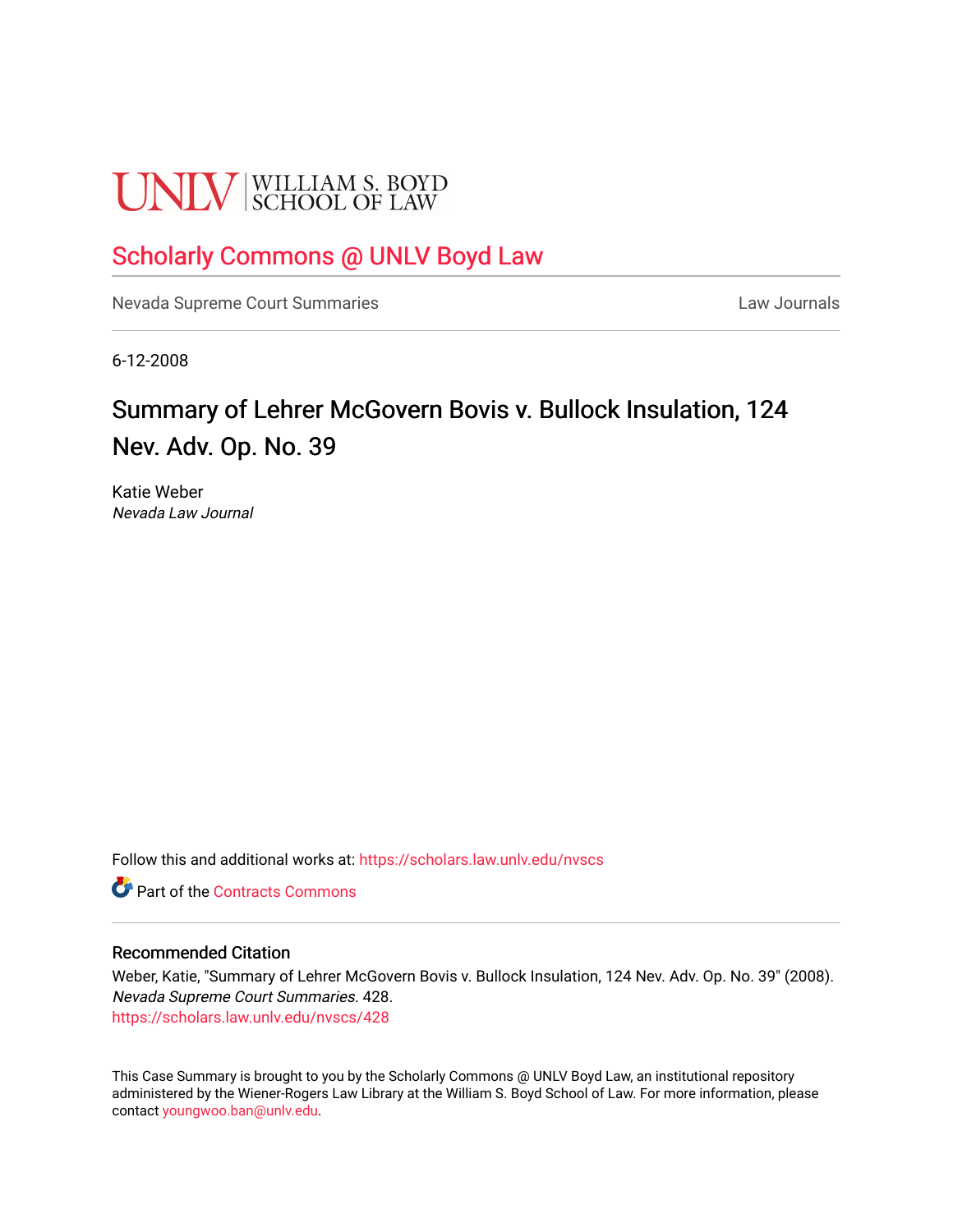# *Lehrer McGovern Bovis v. Bullock Insulatio[n](#page-1-0)***, 124 Nev. Adv. Op. No. 39 (June 12, 2008)[1](#page-1-0)**

# **CONTRACT LAW – LIEN WAIVER AND PAY-IF-PAID PROVISION VALIDITY**

# **Summary**

Appeal from three consolidated district court judgments, and from post-judgment orders denying a new trial and awarding attorney's fees and costs.

# **Disposition/Outcome**

The lower court's judgment denying a new trial where the parties failed to contest the jury verdict prior to the jury being dismissed was reversed and remanded for a new trial. The Court affirmed the district court in holding a lien waiver and a pay-if-paid provision both unenforceable. The Court also affirmed the district court's judgment in the amount of \$980,488 as acquiesced to by the parties in the form of stipulations. Finally, the Court vacated the district court's award of attorney's fees and costs, and reversed its award of sanctions, remanding these issues for further proceedings.

# **Factual and Procedural History**

The Venetian Resort ("Venetian"), through its predecessor Las Vegas Sands, Inc., entered into a Construction Management Agreement with Lehrer McGovern Bovis ("Bovis") under which Bovis agreed to manage the remaining construction of the Venetian. Under this agreement, Bovis was to hire subcontractors and provide the work, labor, services, materials, supplies, and equipment necessary to complete the project.

In connection with this agreement, Bovis subcontracted with Bullock Insulation ("Bullock") to install fire retardant materials. Under the subcontract, Bullock was to install "firestop putty pads" around certain electrical boxes, but the parties disputed whether Bullock was required to install the putty pads around all of the electrical boxes in the walls separating the hotel's rooms.

The subcontract also contained a lien waiver clause, whereby Bullock was prohibited from filing any lien or other encumbrance against the Venetian project. The lien waiver was completely independent of Bullock receiving payment for work completed or materials used. The subcontract further contained a pay-if-paid provision, under which Bullock was not to receive any payment unless Bovis received payments from Venetian.

The subcontract required Bullock to obtain written approval from Bovis before deviating from any of its provisions, and Bullock Insulation presented no evidence of any written approval or change order eliminating putty pad requirements. The subcontract further provided that

<u>.</u>

<span id="page-1-0"></span><sup>&</sup>lt;sup>1</sup> By Katie Weber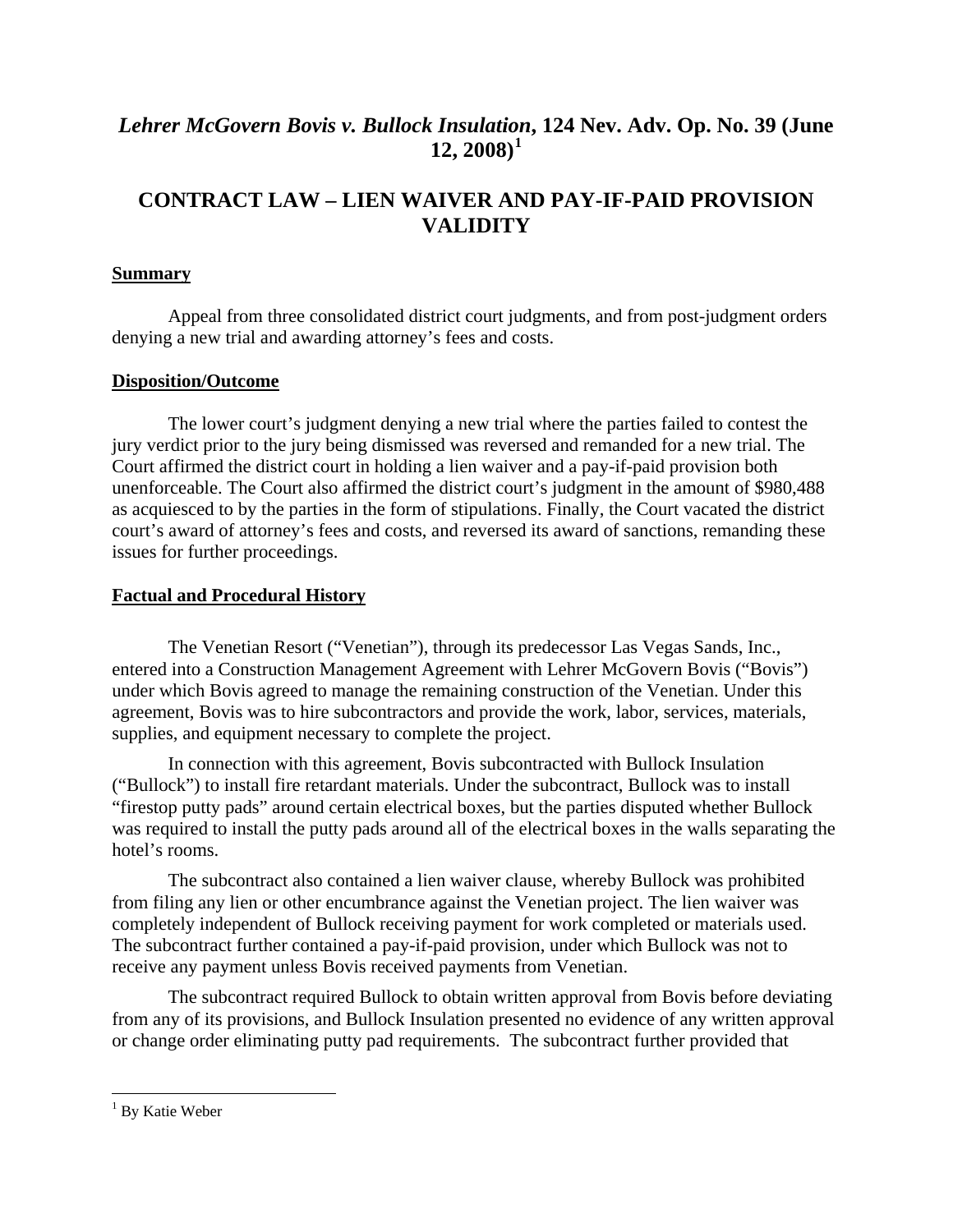Bullock would bear the cost for any corrective work resulting from unapproved deviations from its terms.

When the project was nearing completion, the Clark County Building Department issued a correction notice stating that firestop putty pads were required around the electrical boxes in the rooms' separation walls. Although Bullock provided Bovis with confirmation that it had installed the putty pads in accordance with the subcontract, putty pads had not been installed in most of the rooms' separation walls. Bovis thus directed Bullock to install the omitted putty pads, which required a substantial amount of work.

After installing the remaining putty pads, Bullock recorded a mechanic's lien on the project, and filed a district court complaint against Venetian and Bovis for breach of contract, foreclosure of the mechanic's lien, and other claims. Bovis counterclaimed for breach of contract. At trial, Bovis and Bullock made oral stipulations, excluding the putty pad issue, regarding the value and amount owed to Bullock for various approved changes. The parties later disputed which items were included in the stipulations, but failed to put the agreed upon stipulations in writing.

As for the putty pads, Bullock and Bovis stipulated that Bullock incurred labor costs of \$326,905 and Bovis incurred \$788,170 in damages resulting from installing the omitted putty pads.

At the conclusion of the trial, the district court drafted its own interrogatories. Pursuant to these interrogatories, the jury found that Bullock was required under the original subcontract to install the putty pads on electrical boxes in the guest room separation walls; that Bovis did not modify or waive such installation; that Bullock was entitled to compensation above and beyond the original subcontract for installing the additional putty pads; and that Bovis could not collect its additional costs in connection with the installation of the additional putty pads. Thus, though the jury found that the subcontract required Bullock to install the putty pads, it also found that the subcontract required Bovis to pay Bullock extra compensation for doing so. The jury's general verdict awarded Bullock \$326,905, the amount to which Bovis and Bullock had stipulated as Bullock's costs for the additional work, and denied Bovis recovery of its costs in connection with the same. Neither Bovis nor Venetian objected to the jury verdict before the jury was discharged.

Although Bovis asserted that the pay-if-paid provision precluded Bullock from recording a lien, the district court found that the pay-if-paid provision was unenforceable as a matter of public policy because construction workers have a statutory right to record a mechanic's lien, and the provision deprives them of that right. Based on the jury's answers to the special interrogatories and its general verdict, the district court entered judgment awarding Bullock \$326,905, plus pre-judgment interest, for the costs related to the new putty pads. Applying the orally stipulated value of the remainder of Bullock's claims, along with Bovis's orally stipulated offsets, the district court concluded that, excluding any amounts related to the at-issue putty pads, Bovis owed Bullock \$980,488 under the subcontract, plus interest. The district court further struck down the lien waiver provision in the subcontract, concluding that lien waiver clauses are against public policy, as codified in NRS Chapter 108.

Bovis and Venetian moved for a new trial based on the inconsistencies in the jury's responses to the district court's special interrogatories. However, neither Bovis nor Venetian objected to the judgment's principal amount of \$980,488. The district court denied the motion,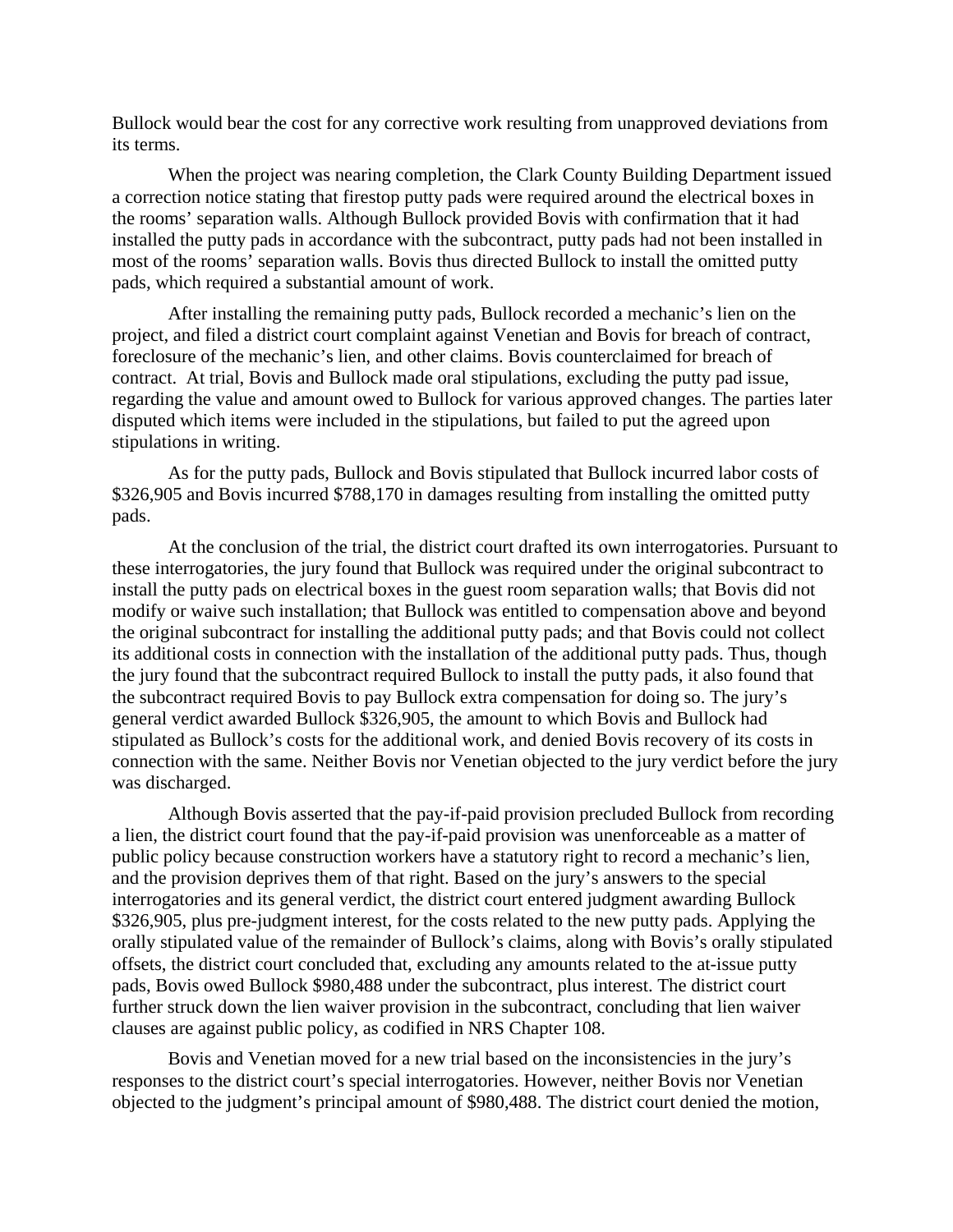concluding that the jury's answers to the interrogatories could be reconciled with each other and with the evidence presented at trial.

Finally, the district court entered orders awarding Bullock costs, pursuant to NRS Chapter 18, and attorney's fees, based on Bovis's rejection of Bullock's offer of judgment in the amount of \$1,100,000. The district court awarded Bullock additional attorney's fees of \$250,000, based on its finding that Bovis had defended the action in bad faith. Venetian and Bovis brought the subject appeal of the district court's judgment and the order denying their motion for a new trial, and Bovis additionally appealed from the orders awarding Bullock costs, attorney's fees, and sanctions. Finally, Bovis also appealed from the district court's order against Bovis awarding costs to respondent Insurance Company of the West.

#### **Discussion**

#### Inconsistent Jury Verdicts

 Venetian and Bovis argued that the district court abused its discretion by entering a judgment despite the inconsistencies among the jury's answers to the special interrogatories and general verdict. Bullock argues that the parties waived any objection to any such inconsistencies by failing to object before the jury was dismissed.

The Court referenced *Eberhard Manufacturing Co. v. Baldwin*<sup>[2](#page-3-0)</sup>, which held that the parties therein had waived the right to argue inconsistent verdicts because they failed to object before the jury had been discharged, emphasizing the need for the "efficient administration of justice."<sup>[3](#page-3-1)</sup> Though the Court reiterated that this objective remains an important consideration in finding error based on inconsistent jury verdicts, it concluded that the rule in *Eberhard* is not absolute. Rather, when the interrogatory answers are inconsistent with each other, and at least one is also inconsistent with the general verdict, NRCP 49(b) requires the district court not to direct the entry of judgment.

Here, the jury had concluded that, while the subcontract required Bullock to install the putty pads, Bovis still had to pay Bullock extra compensation to complete the installation of the putty pads. The Court disagreed with the district court's finding that the answers to these special interrogatories were not inconsistent with one another or with the general verdict reached. Thus, the special interrogatory answers resulted in an inconsistent judgment on the general verdict, contrary to NRCP 49(b).

The Court distinguished *Eberhard* from this case, noting that *Eberhard* did not consider NRCP 49(b). Unlike in *Eberhard*, the district court in this case could not construct a judgment on the jury's general verdict without automatically contradicting two of the jury's answers to the special interrogatories.

Therefore, the Court concluded that the district court abused its discretion when it authorized four interrogatories that resulted in an inconsistent jury verdict, entered judgment on the inconsistent verdict, and denied Bovis's and Venetian's motion for a new trial.

 2 Eberhard Mfg. Co. v. Baldwin, 628 P.2d 681 (Nev. 1981).

<span id="page-3-1"></span><span id="page-3-0"></span><sup>3</sup> *Id.* at 682.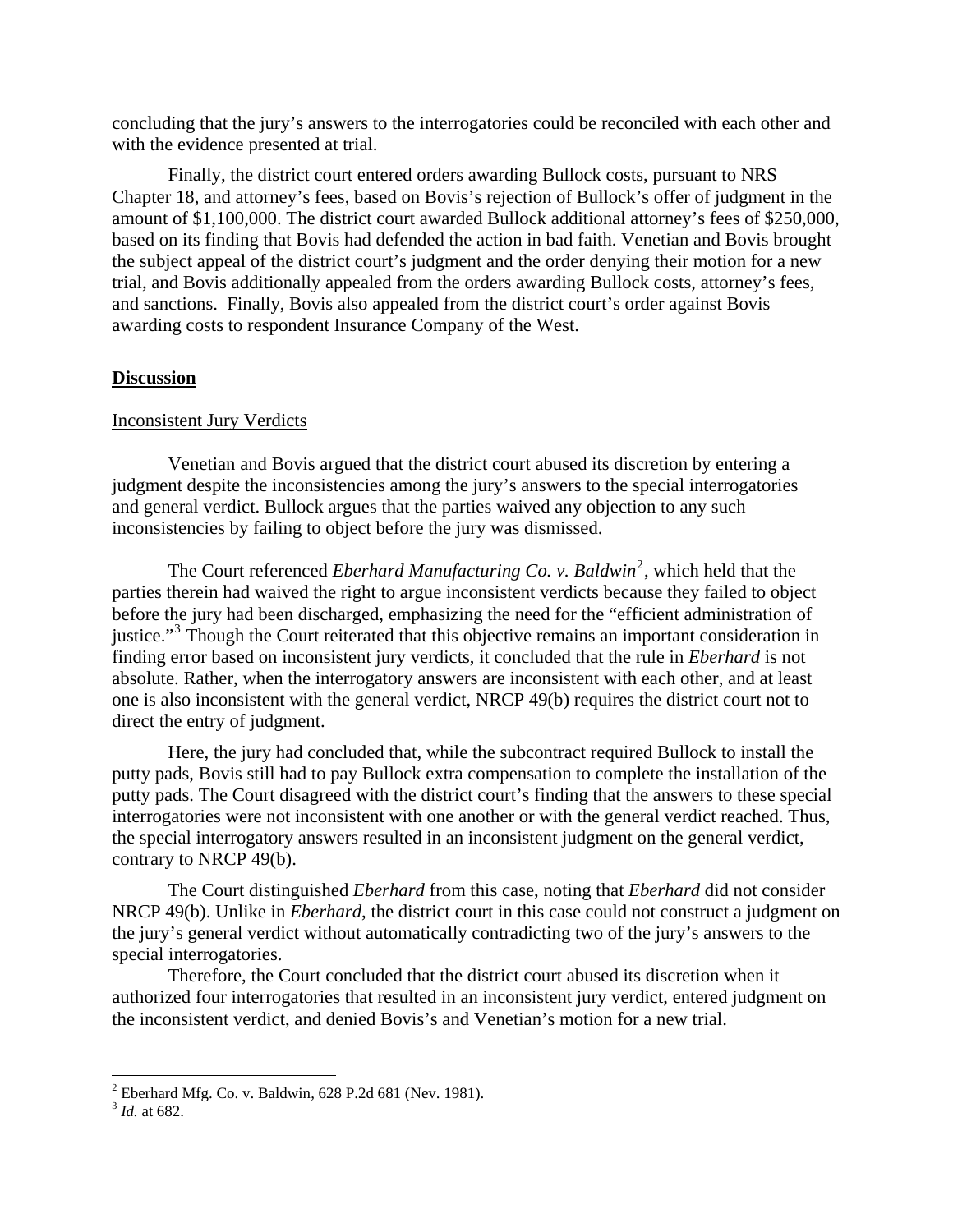#### Lien Waiver Provision

Venetian argued that the district court erred by concluding that the agreement's lien waiver clause was unenforceable based upon public policy considerations as codified by NRS Chapter 108, Nevada's mechanic's lien laws.

A contractor has a statutory right to a mechanic's lien for the unpaid balance of the price agreed upon for labor, materials, and equipment furnished.<sup>[4](#page-4-0)</sup> The purpose of the mechanic's lien statutes is to assure that those who perform labor or provide materials to improve properties will be compensated by the owner.<sup>[5](#page-4-1)</sup> The Court has held previously that the statutes are meant to be remedial in nature "and should be liberally construed."[6](#page-4-2)

The Court also looked to California law, where mechanic's lien laws are also liberally construed and are considered to be remedial.<sup>[7](#page-4-3)</sup> The California Supreme Court has concluded that "'[public] policy strongly supports the preservation of laws which give the laborer and materialman security for their claims."<sup>5[8](#page-4-4)</sup> This policy stems from the notion that contractors are often in a vulnerable position because they extend large amounts of credit; invest significant time, labor, and materials into projects; and have a number of employees depending on them for payment.<sup>[9](#page-4-5)</sup> The Nevada Supreme Court adopted this reasoning in overruling *Dayside Inc. v. District Court<sup>[10](#page-4-6)</sup>*, where the Court had previously found that "a waiver of mechanic's lien rights is not contrary to public policy" and will be enforced so long as it is clear and unambiguous $11$ . [Instead, the Court found that whether a lien waiver clause is enforceable should be resolved on a](#page-4-7)  [case-by-case basis, considering whether the form violates Nevada's public policy to assure](#page-4-7)  [payment to contractors.](#page-4-7) 

Here, the lien waiver provision at issue applied regardless of whether Bullock received any payment. The Court found that, because it failed to assure Bullock would be paid, the provision was in violation of public policy. Therefore, the district court was correct in finding the lien waiver provision to be unenforceable.

## Pay-if-paid Provision

 Bovis argued that the district court erred when it found the pay-if-paid provision of the subcontract to be unenforceable based on public policy in connection with the statutory right to a mechanic's lien.

Because a pay-if-paid provision limits a subcontractor's ability to be paid for work already performed, such a provision impairs the subcontractor's statutory right to place a

1

<sup>&</sup>lt;sup>4</sup> NEV. REV. STAT. § 108.222(1)(a) (2005).

<span id="page-4-1"></span><span id="page-4-0"></span> $5$  Schofield v. Copeland Lumber, 692 P.2d 519, 520 (Nev. 1985).

<span id="page-4-2"></span> $6$  Las Vegas Plywood v. D & D Enterprises, 649 P.2d 1367, 1368 (Nev. 1982).

<span id="page-4-3"></span><sup>&</sup>lt;sup>7</sup> Wm. R. Clarke Corp. v. Safeco Ins. Co., 938 P.2d 372, 375-76 (Cal. 1997).

<span id="page-4-4"></span> $\delta$  *Id.* at 376 (quoting Connolly Develop., Inc. v. Sup. Ct. of Merced Cty., 553 P.2d 637, 653-54 (Cal. 1976)).

<span id="page-4-5"></span> $^9$  Connolly Develop., Inc., 553 P.2d at 653.

<span id="page-4-6"></span><sup>10</sup> Dayside Inc. v. Dist. Ct., 75 P.3d 384 (Nev. 2003).

<span id="page-4-7"></span> $11$  *Id.* at 387.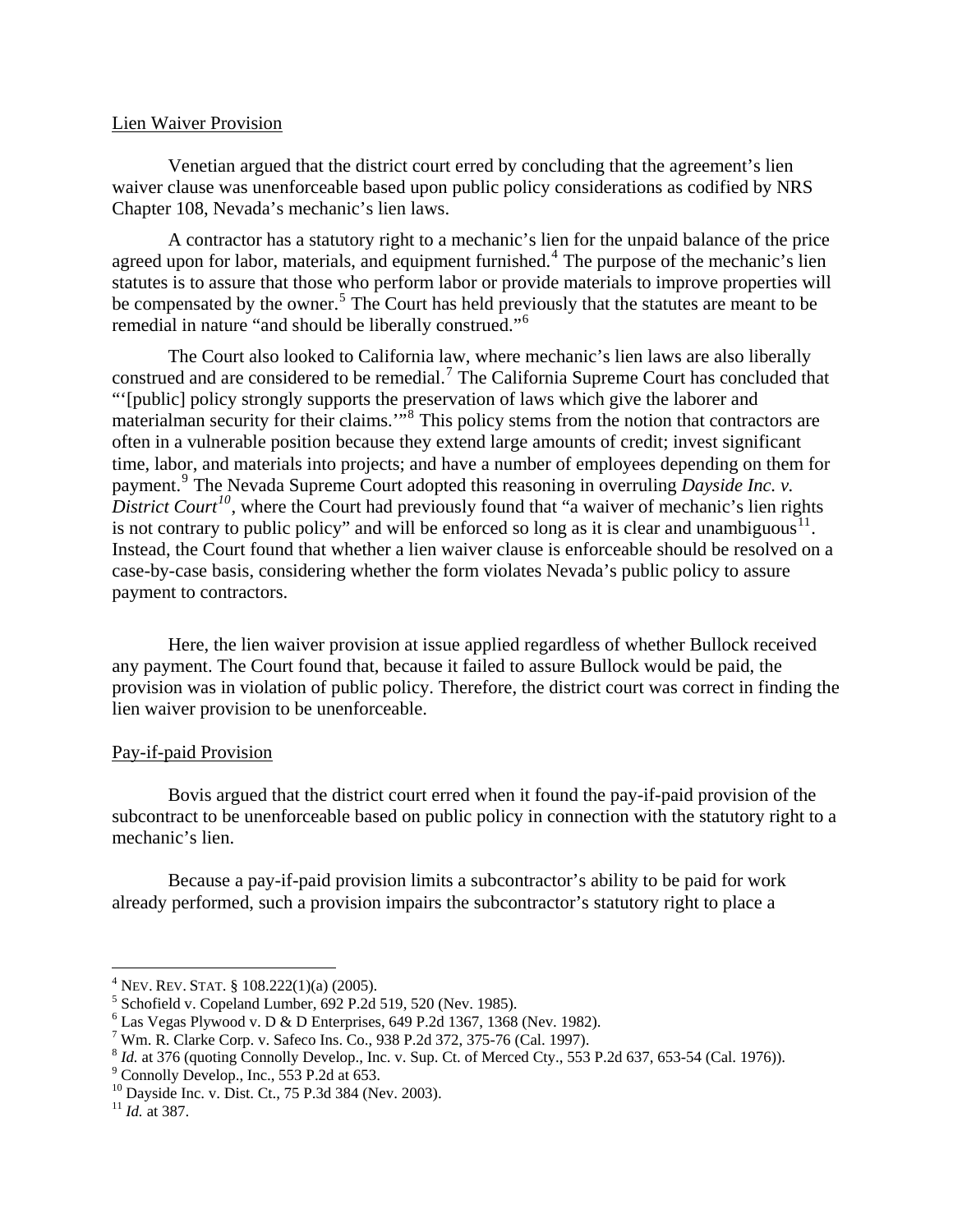mechanic's lien on the construction project.<sup>[12](#page-5-0)</sup> As Nevada's public policy favors securing payment for materialmen and contractors, the Court concluded that pay-if-paid provisions are unenforceable as against public policy. Thus, it affirmed that portion of the lower court's judgment finding the pay-if-paid provision of the subcontract to be unenforceable.

## The Judgment

 Venetian argued that the district court abused its discretion by entering judgment in the principal amount of \$980,488 because it included pending change order amounts and consequential damages to which Venetian did not stipulate.

Preliminarily, approved change orders, which may be included within the scope of work that would otherwise be considered consequential damages, become part of the contract because the parties mutually agree to that work through the approval process.<sup>[13](#page-5-1)</sup>

The Court found the stipulations to be valid because the district court minutes from April 22, 2005, revealed that the district court entered an order in the minutes based on the stipulations. Further, the Court concluded that the surrounding circumstances revealed that the parties had acquiesced to the stipulations. Specifically, the parties assented to the terms of the stipulations because they did not object to the district court's decision to limit the presentation of evidence based on the fact that such evidence was unnecessary in light of the stipulations. After trial, the parties did not object to the principal judgment amount of \$980,488, which was based on the stipulations, and appeared in the proposed and final judgments, as well as in Bovis' and Venetian's motion for a new trial. Thus, the Court concluded that the stipulations were valid, the parties acquiesced to the principal judgment amount of \$980,488, and they waived any objection to it by not raising objections to the judgment.

The Court further concluded that the district court was correct in determining that when Bovis and Bullock stipulated to the amounts of the pending change orders, those pending change orders became approved change orders. They were therefore a part of the contract and could be subject to a lien.<sup>[14](#page-5-2)</sup> Accordingly, the Court affirmed this portion of the district court's judgment, with interest.

## Attorney's Fees and Sanctions

 $\overline{a}$ 

 Bovis argued that the district court abused its discretion when it awarded Bullock costs and attorney's fees because Bullock was not the prevailing party, as the pay-if-paid provision prohibited Bullock from receiving payment before Bovis was paid. Further, Bovis asserted that it did not hide facts from the court and it argued in good faith that pay-if-paid provisions had been upheld in other district courts.

The Court vacated the award of attorney's fees based on its partial reversal of the judgment in the case. Further, upon review of the record, the Court concluded that substantial

<span id="page-5-0"></span><sup>&</sup>lt;sup>12</sup> See Wm. R. Clarke Corp., 938 P.2d at 376 (concluding that a pay-if-paid provision "has the same practical effect as an express waiver of [mechanic's lien] rights").

<span id="page-5-1"></span><sup>&</sup>lt;sup>13</sup> California Commercial v. Amedeo Vegas I, 67 P.3d 328, 332 (Nev. 2003).

<span id="page-5-2"></span><sup>&</sup>lt;sup>14</sup> *Id.* at 332 (explaining that approved change orders become part of the contract price and are therefore lienable).